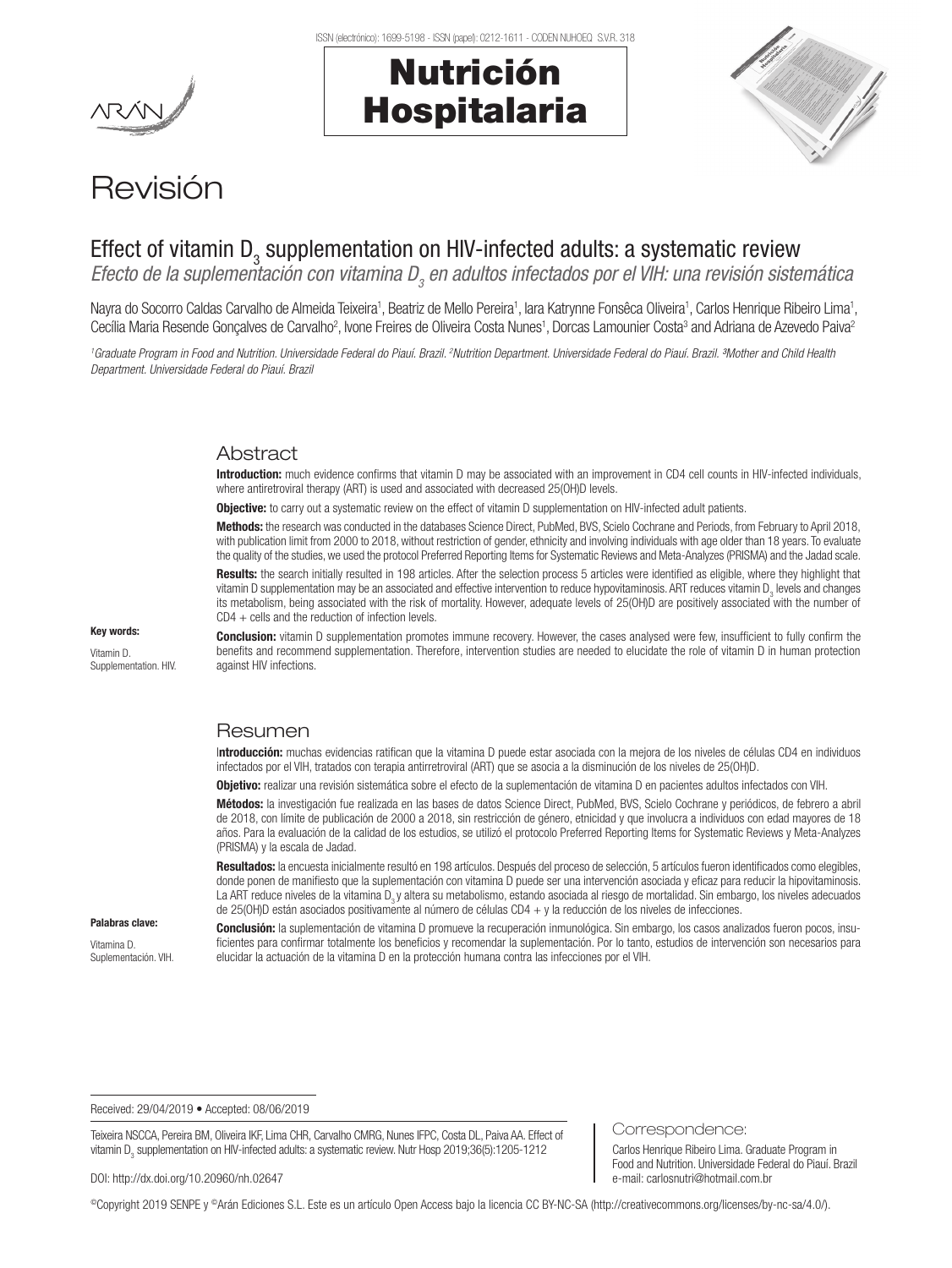#### **INTRODUCTION**

Vitamin D is attributed to calcium and phosphate metabolism (1-3). At the same time, it is also involved in cell differentiation, proliferation and immunomodulation (4). Its requirement for the organism is basically supplied by endogenous synthesis (90-95%). However, endogenous synthesis is profoundly affected by several factors, such as the degree of skin pigmentation, the time of the day of exposure to the sun, season, weather conditions, air pollution, clothing and the use of sunscreen (3).

Vitamin D deficiency is characterized by serum levels below 20 ng/mL; insufficiency, between 21 and 29 ng/mL; and adequacy, serum levels greater than 30 ng/mL (5,6). Deficiency and insufficiency are associated with several pathological conditions such as lack of exposure to UVB, inadequate dietary intake, malabsorption, multiple risk factors for CNCD (7).

The relationship between chronic viral infections and hypovitaminosis D is well known. A high prevalence of vitamin D deficiency was specifically described in the study by Villamor (8) in the seropositive population, with high rates of 83%, corroborating with the EuroSIDA study (9). Several studies have focused on the parameters that influence hypovitaminosis D in HIV-positive patients (10).

However, the results of the analyzes of many studies around the world remain discordant, especially regarding the modalities of treatment. In fact, several studies have shown that vitamin D concentrations are related to antiretroviral therapy (ART) and to the use of specific antiretroviral class.

The concentration of vitamin D may be specifically lower in patients treated with non-nucleoside reverse transcriptase inhibitors (NNRTIs) than in those treated with protease inhibitors (PIs), in particular efavirenz, but there are still discrepancies on the deleterious role of NNRTI regarding levels of vitamin D (11). About the severity of the disease, vitamin D deficiency is associated with a low TCD4 cell count and a viral load higher than 50 copies/mL (12). In addition, vitamin D deficiency is more common in HIV-infected patients with advanced pathology progression (13). Thus, there is an increased risk of morbidity and mortality in HIV-infected patients with low levels of vitamin D (14).

Scientific evidence involving vitamin D supplementation in people with human immunodeficiency virus is very few and inconclusive, so the aim of this study was to conduct a systematic review of the available clinical trials on this subject, in order to lead researchers to this promising theme in the field of nutrition.

#### METHODS

#### SEARCH STRATEGY

A systematic review (RS) of clinical trials about vitamin D supplementation in HIV patients was performed. In the elaboration of the guiding question of the present study the PICO strategy was used, which represents the acronym for problem or population (P), intervention (I), comparison (C) and outcome (O).

The PICO strategy culminated in the delimitation of the following guiding question: does vitamin D supplementation lead to improvements in the clinical picture of HIV patients? Each PICO dimension was equivalent to the following elements: (P) HIV patients, (I) vitamin D supplementation, (C) placebo, and (O) clinical improvement of HIV patients.

The virtual search was performed in the PubMed, Scopus, Science Diretc, Scielo, LILACS and Cochrane Library databases, from February to April 2018, by two authors. The researched clinical trials had publication limits between 2000 and 2018, without gender, ethnicity restrictions, and published in the English language, involving individuals aged over 18 years. The "and" connective was used in the combination of the Medical Subject Headings Terms (MeSH terms): vitamin D, supplementation and HIV.

#### SELECTION OF PAPERS

The titles and abstracts of the selected articles were analyzed to evaluate whether they met the inclusion criteria: to have a controlled clinical trial design and to be available in full. The evaluation of the eligibility criteria was done independently by two authors, and in case of divergence a third researcher was consulted.

#### QUALITY ASSESSMENT OF STUDIES

In order to assure the quality of the SR, the protocol Preferred Reporting Items for Systematic Reviews and Meta-Analyzes (PRISMA) was used (15). The Jadad scale (16) was employed independently and blinded by two researchers for qualitative classification. Scores were assigned to the studies (from zero to five), based on the criteria: randomization method (sequences and criteria for randomization of participants), use of masking (for patients and researchers) and description of the proportion of loss to follow-up. The risk of bias in the trials included in this study was identified by the Cochrane Collaboration Tool (17) (Fig. 1).

#### RESULTS

The bibliographic research, according to the pre-established strategy, initially resulted in 198 articles. Of these, 143 from Science direct, 37 studies from the PubMed database, 13 from the VHL, 05 from Scielo and no articles from Periods and the Cochrane Library. After the process of selection and removal of 19 articles, that were duplicated and that were not clinical trials, 05 original articles from randomized controlled trials (RCTs) dealing with vitamin D supplementation in adults living with HIV were identified as eligible for this systematic review. Figure 1 shows the flowchart of the result of the search in the sources of information, of the selection and inclusion of the original articles in the Systematic Review, according to the protocol PRISMA statement.

Clinical trials showed homogeneous methodological quality based on bias risk assessment by the Cochrane tool (Table I).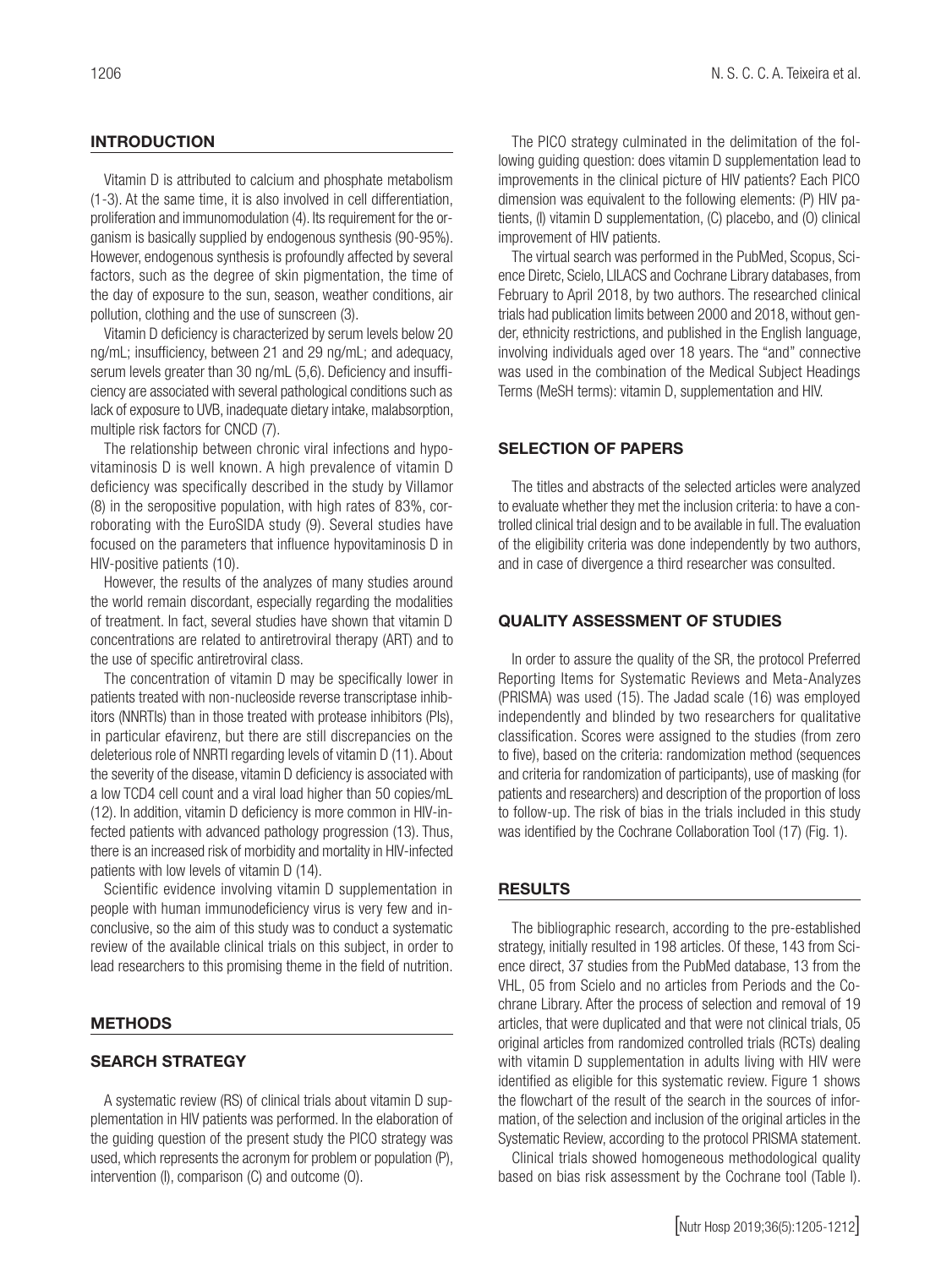

Figure 1. Flow diagram.

| Table I. Analysis of the methodological quality and risk of bias proposed |
|---------------------------------------------------------------------------|
| by the Cochrane Collaboration. Teresina-PI. Brazil, 2018                  |

| <b>Variables</b>                                 | Longenecker<br>CT, et al. (2104) | Havens PL, et al.<br>(2014) | Coelho L, et al.<br>(2015) | Lake JE, et al.<br>(2016) | Sudfeld C. R, et al.<br>(2017) |
|--------------------------------------------------|----------------------------------|-----------------------------|----------------------------|---------------------------|--------------------------------|
| Random<br>sequence<br>generation                 | Uncertain                        | Low risk                    | Uncertain                  | Uncertain                 | Low risk                       |
| Allocation<br>concealment                        | Low risk                         | Low risk                    | Low risk                   | Low risk                  | Low risk                       |
| Blinding of<br>participants and<br>professionals | Low risk                         | Low risk                    | Low risk                   | High risk                 | Low risk                       |
| Blinding of<br>outcome<br>assessors              | Uncertain                        | Low risk                    | Low risk                   | High risk                 | Low risk                       |
| Incomplete<br>outcomes                           | Low risk                         | Uncertain                   | Low risk                   | Low risk                  | Uncertain                      |
| Report of<br>selective<br>outcome                | Low risk                         | Low risk                    | Low risk                   | Low risk                  | Low risk                       |
| Other sources<br>of bias                         | Low risk                         | Low risk                    | Low risk                   | Low risk                  | Low risk                       |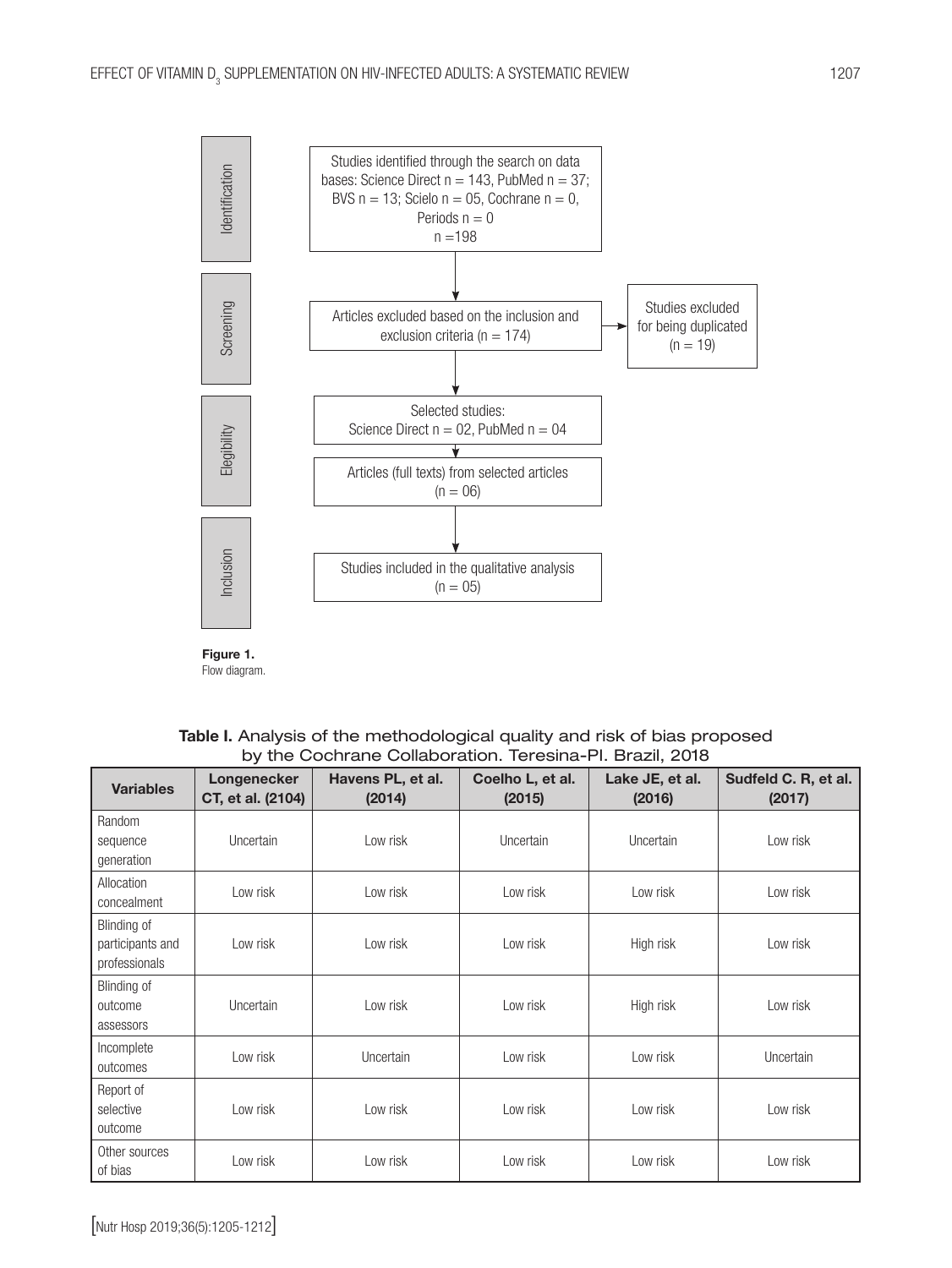Random sequence generation was adequately reported in 40% (2/5) low risk and 60% (3/5) uncertainty studies, allocation concealment with 100% (5/5) low risk, blinding of participants and professionals 100% (5/5) low-risk, blinding of outcome assessors with 20% (1/5) of uncertain and 80% (4/5) of low risk for incomplete outcomes were 40 (2/5) of uncertain 60% (3/5) of low risk, in the report of selective outcome we had 100% (5/5) of low risk and other sources of bias presented 100% (5/5) of low risk.

Table II shows the results of the quality evaluation of articles analyzed according to the Jadad scale. In relation to the items evaluated, all articles adequately described the aspects evaluated in that scale.

The data presented in table II combine the results of the reviewed articles including authors, year of publication, place of study, study sample size, dose, duration of supplementation and main outcomes. It was observed that the five trials included in this review were conducted with persons over eighteen years of age of both sexes, in different countries. Doses of vitamin D supplementation ranged from 2,000 IU to 50,000 IU per week, and the duration of interventions ranged from 12 weeks to 3 years.

The main variables investigated were: 25(OH)D, socio-demographic data, age, BMI, CD4 lymphocytes, but some studies went further and included biochemical tests and immunological data.

The results of the five clinical trials demonstrated that vitamin D supplementation increased serum levels of the vitamin. In addition, they demonstrated a positive effect of supplementation on CD4 lymphocytes count supporting the vitamin D benefit in immunological recovery, which is particularly relevant for the HIV-infected population and effective for a variety of antiretroviral suppressive regimens (ART).

#### **DISCUSSION**

Antiretroviral therapy coverage is rapidly expanding worldwide and treatment programs need interventions in order to prolong and improve the quality of life of HIV-infected individuals in resource-limited contexts (18). Supplementation of vitamin  $\mathsf{D}_{_{\!3}}$  may be an associated and effective intervention since vitamin D<sub>3</sub> deficiency is common among HIV-infected individuals, ART may reduce even more vitamin D levels by altering their metabolism. Multiple cohort studies have determined that low levels of vitamin D are associated with increased risk of mortality, tuberculosis and disease progression among individuals and supplementation is known to be effective and safe in improving their condition (8,19,20).

About the extra skeletal functions of vitamin D, the presence of a nuclear vitamin D receptor in many human tissues has been described, corroborating with its current definition of hormone (21). The deficiency of this substance is being increasingly described in the world population and attributed to this, its association with the development of immunological, neoplastic, endocrine-metabolic diseases, among others. However, there is a great discussion as to the serum levels of vitamin D considered insufficient or deficient, hindering the conduct of supplemental therapy.

|                 |           |                                                           | Table II. Characteristics of studies according to authors, country and year of publication, sample, analyzed variables,<br>intervention and outcome in people living with HIV supplemented with vitamin D. Teresina-PI. Brazil, 2018 |                                                             |       |
|-----------------|-----------|-----------------------------------------------------------|--------------------------------------------------------------------------------------------------------------------------------------------------------------------------------------------------------------------------------------|-------------------------------------------------------------|-------|
| <b>Authors/</b> |           |                                                           |                                                                                                                                                                                                                                      |                                                             |       |
| year/           | Sample    | es<br>Analyzed variab                                     | Intervention                                                                                                                                                                                                                         | <b>Outcomes</b>                                             | Jadad |
| country         |           |                                                           |                                                                                                                                                                                                                                      |                                                             |       |
|                 |           | Relevant demographic data, medical history, medication,   |                                                                                                                                                                                                                                      | The results showed that in HIV-infected                     |       |
|                 |           | physical examination.                                     |                                                                                                                                                                                                                                      | individuals with vitamin D deficiency,                      |       |
|                 |           | Glucose, insulin and lipoproteins, serum concentrations   |                                                                                                                                                                                                                                      | supplementation with 4,000 IU of vitamin D <sub>3</sub> per |       |
| -ongenecker     |           | of 25(OH)D and PTH. Soluble VCAM-1 (sVCAM-1),             | 4,000 IU of cholecalciferol                                                                                                                                                                                                          | day for 12 weeks modestly improved vitamin                  |       |
| et al., 2014    |           | soluble ICAM-1 (sICAM-1), C-reactive protein of high      | (vitamin D3, $2 \times 2,000$ mg capsules) or two                                                                                                                                                                                    | D and cholesterol status, but it aggravated                 | 50    |
| Cleveland,      | $n = 45$  | sensitivity (hs-CRP), IL-6, soluble receptors of TNF-a    | corresponding placebo capsules. Daily.                                                                                                                                                                                               | insulin resistance without change in endothelial            |       |
| OH, USA         |           | and fibrinogen.<br>(STNFR-1 and sTNFR-II), D-dimer        | Duration: 12 weeks.                                                                                                                                                                                                                  | function. The mechanisms of resistance to                   |       |
|                 |           | of RNA $-$ HIV-1.<br>CD4 cell count + concentrations      |                                                                                                                                                                                                                                      | standard doses of vitamin D and the complex                 |       |
|                 |           | Complete blood count, uric acid in the blood, creatinine, |                                                                                                                                                                                                                                      | role of vitamin D in glucose, the metabolism in             |       |
|                 |           | of liver function<br>electrolytes, calcium and a panel    |                                                                                                                                                                                                                                      | this population requires more research                      |       |
| Havens          |           |                                                           | VITD (50,000 IU every four weeks) or placebo (PL). In the                                                                                                                                                                            | The results suggested that the cAefaRT                      |       |
| et al., 2014    | $n = 203$ | FGF23 and VDBP, 1, free 25-0H (2)                         | beginning and at week 12, they compared the changes   containing TDF may alter the response of FGF23                                                                                                                                 |                                                             | g     |
| Washington,     |           | D were measured                                           | through TDF treatment and through the randomized                                                                                                                                                                                     | to vitamin D supplementation in HIV-infected                |       |
| ă               |           |                                                           | group with VITD. Duration: 12 weeks                                                                                                                                                                                                  | youngsters                                                  |       |
|                 |           |                                                           |                                                                                                                                                                                                                                      | (Continúa en la página siguiente)                           |       |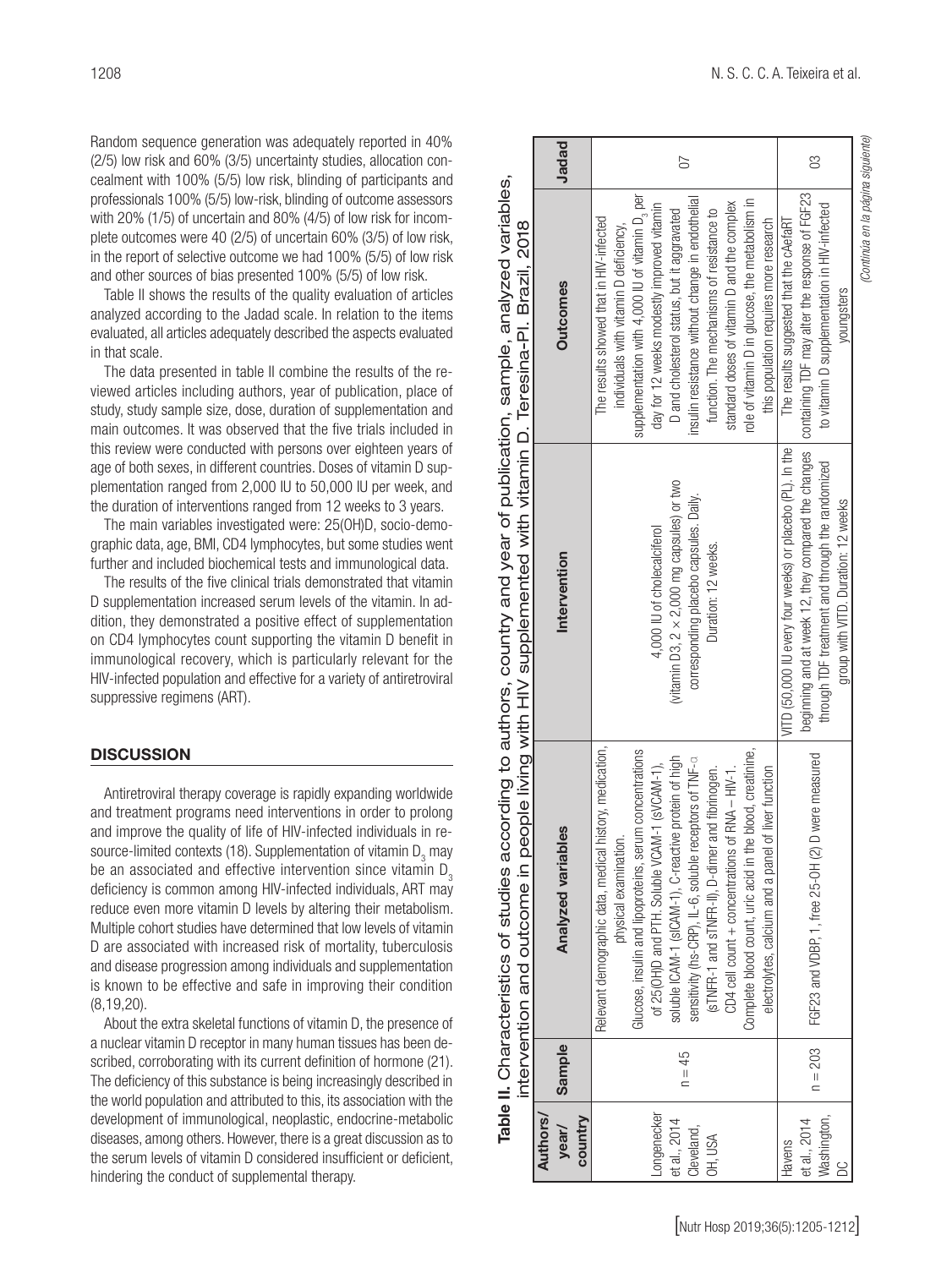|                                                                                                           | Jadad                              | $\infty$                                                                                                                                                                                                                                                                                                                                                                                     | $\infty$                                                                                                                                                                                                                                                                                                                                                                                                                                                                                                                                                           | $\beta$                                                                                                                                                                                                                                                                                                                                                                                                            |
|-----------------------------------------------------------------------------------------------------------|------------------------------------|----------------------------------------------------------------------------------------------------------------------------------------------------------------------------------------------------------------------------------------------------------------------------------------------------------------------------------------------------------------------------------------------|--------------------------------------------------------------------------------------------------------------------------------------------------------------------------------------------------------------------------------------------------------------------------------------------------------------------------------------------------------------------------------------------------------------------------------------------------------------------------------------------------------------------------------------------------------------------|--------------------------------------------------------------------------------------------------------------------------------------------------------------------------------------------------------------------------------------------------------------------------------------------------------------------------------------------------------------------------------------------------------------------|
| intervention and outcome in people living with HIV supplemented with vitamin D. Teresina-PI. Brazil, 2018 | <b>Outcomes</b>                    | efavirenz was positively associated with post-repletion levels of 25(0H)<br>correlation and association between increases in the levels of 25(OH)<br>D and CD4 + T lymphocyte counts support a benefit of vitamin D on<br>D, while no other antiretroviral associations were observed. Strong<br>Effective to restore 25(OH)D levels after 24 weeks. The time with<br>immunological recovery | participants. In this cohort of HIV-infected individuals on ART, and efficacy<br>Maintenance therapy with 2,000 IU D <sub>3</sub> daily maintained levels of 25(OH)<br>D at $\geq$ 30 ng/mL for most participants, and no adverse events occurred.<br>maintenance of 25(OH)D levels in infected patients and positive for<br>The regimen was considered safe and effective for recovering and<br>was similar to the one observed among uninfected HIV patients.<br>Effectively replete 25(OH)D levels to $\geq$ 30 ng/mL in 81% of the<br>suppressive ART regimens | The protocol (ToV4) provided causal evidence on the effect of vitamin<br>The results will also give an idea whether vitamin D <sub>3</sub> supplementation<br>trials for the prevention of pulmonary TB should be performed in non-<br>$\mathbb{D}_3$ supplementation on the incidence of pulmonary tuberculosis and<br>mortality among HIV-infected Tanzanian adults initiating HAART<br>HIV infected populations |
|                                                                                                           | Intervention                       | 50,000 IU (twice a week)<br>8,000 IU (twice a week)<br>Duration: 24 weeks<br>for 19 weeks.<br>for 5 weeks;                                                                                                                                                                                                                                                                                   | 50,000 IU (twice a week)<br>2,000 IU (once a day)<br>Duration: 17 weeks.<br>for 12 weeks.<br>for 5 weeks;                                                                                                                                                                                                                                                                                                                                                                                                                                                          | 50,000 IU of vitamin D <sub>3</sub> once<br>a week, during 3 weeks (four<br>doses) followed by daily oral<br>supplements of 2,000 IU.<br>Duration: 3 years                                                                                                                                                                                                                                                         |
|                                                                                                           | es<br>Analyzed variabl             | BMI, C-reactive<br>lymphocytes, times (ART, TDF, AZT, EFV, PI), dexa<br>protein, glucose, HbA1c, triglycerides, total<br>Levels of 25(OH)D, sex, age, race, CD4+T<br>cholesterol, HDL and LDL.<br>(normal, osteopenia, osteoporosis),                                                                                                                                                        | integrase inhibitor, NNRTI, PI, abacavir, lamivudine,<br>emtricitabine, tenoforvir, DM, HAS, hyperlipidemia,<br>age, BMI, CD4+T lymphocytes, ART, entry and<br>cardiovascular diseases, hepatitis C and B<br>Levels of 25(OH)D, gender, race, smoking,                                                                                                                                                                                                                                                                                                             | comorbidity incidence, gender, age BMI, hemoglobin<br>Vitamin D <sub>3</sub> , pulmonary tuberculosis (TB), incident<br>concentration, WHO stage of the HIV disease, TB,<br>regimen and compliance with the test regimen<br>hypercalcemia. TCD4 cells, non TB related<br>receiving isoniazid preventive therapy, ART                                                                                               |
|                                                                                                           | Sample                             | $n = 100$                                                                                                                                                                                                                                                                                                                                                                                    | $n = 122$                                                                                                                                                                                                                                                                                                                                                                                                                                                                                                                                                          | $n = 4000$                                                                                                                                                                                                                                                                                                                                                                                                         |
|                                                                                                           | <b>Authors</b><br>country<br>year/ | et al., 2015<br>Janeiro,<br>Coelho<br>Rio de<br>Brazil                                                                                                                                                                                                                                                                                                                                       | Los Angeles<br>et al., 2016<br>California,<br>Lake J.E.,                                                                                                                                                                                                                                                                                                                                                                                                                                                                                                           | et al., 2017<br>Saharan<br>Sudfeld<br>Africa<br>$sub-$                                                                                                                                                                                                                                                                                                                                                             |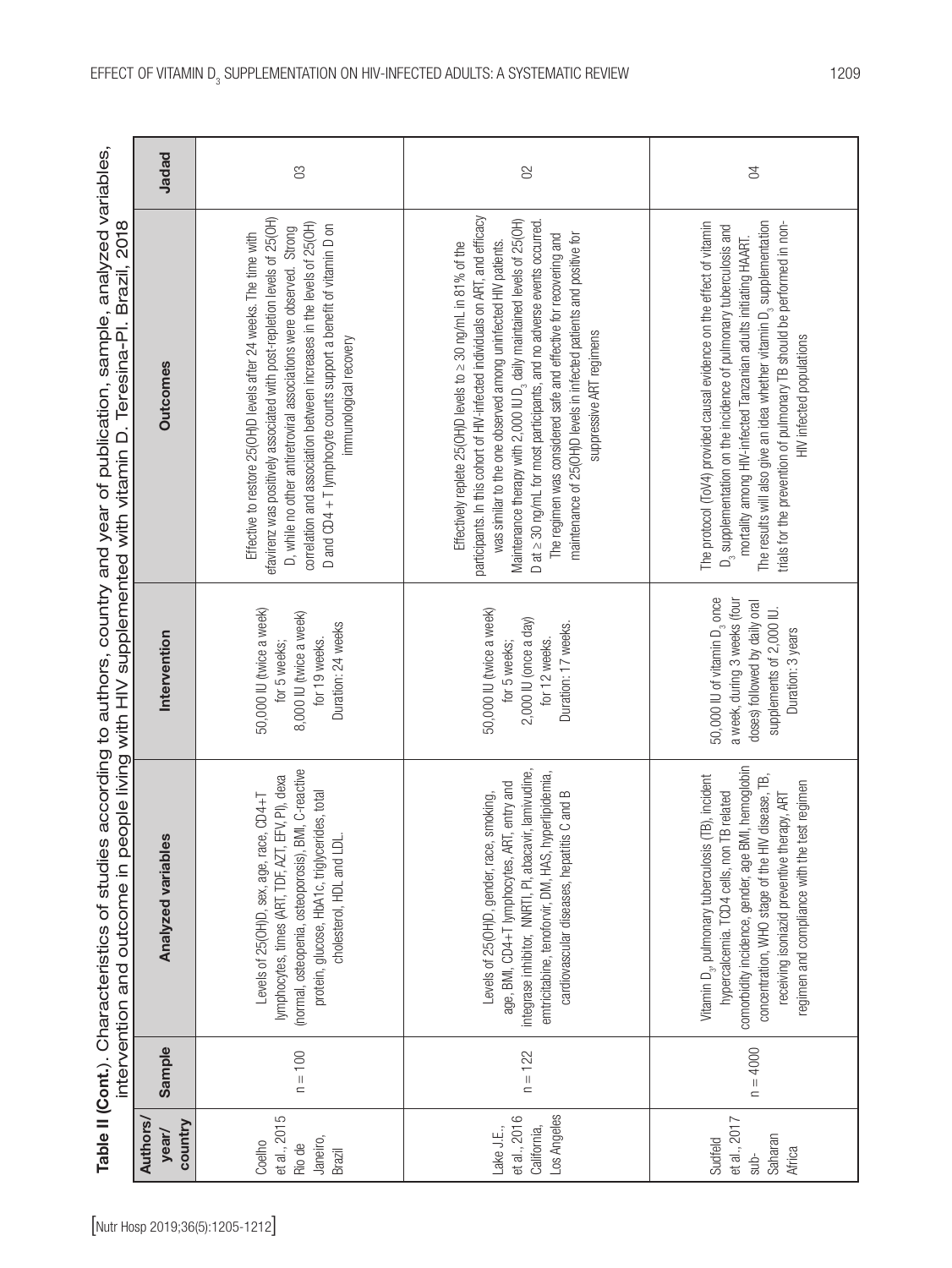Despite the high rates of vitamin D insufficiency in patients on antiretroviral therapy, few studies have been carried out regarding the supplementation of this vitamin in this population, here in Brazil. In other countries this topic is growing among the researches, with important associations with the anthropometric, biochemical and immunological parameters in this population. The included articles resulted in a population of 4,470 people living with HIV. Regarding the gender, two articles had a majority of males, and in regard to ethnicity the majority of white people. As for the age group, the selected studies had similar average ages of 45 (22) and 49 years (23).

Therefore, the studied population with an age group of young adults falls within the growing risk group among HIV-positive individuals, being a group at risk for having or acquiring vitamin D deficiency and cardiovascular diseases (24), which makes the analysis of these variables with vitamin D deficiency an important study to understand metabolic changes that may occur in this public. This study has a limitation regarding the sample that would be small to fully evaluate the relations between the level changes of 25(OH)D and specific clinical and demographic factors. But Sudfeld et al. (25) brings a very high number of participants, confirming that vitamin D deficiency among HIV-infected individuals has listed mortality or morbidity outcomes.

The research by Coelho et al. (23) was carried out in Rio de Janeiro, during 2 years and throughout all seasons, similar to the one by Lake et al. (22) that carried out in Los Angeles, United States, for 11 months, as well as the other studies that took seasons into consideration.

In North America the seasons are well defined, differently of what happens in South America and Africa, which can influence on the results. It is important to consider the seasons in the studies with vitamin D, considering that the concentrations of this vitamin can be altered according to the solar exposure and radiation to which each person will be exposed, possibly being a variable of confusion (24).

Body composition is of extreme importance for assessing the prognosis of HIV/AIDS, as well as the nutritional status, which interferes in a directly proportional way in vitamin D concentrations (26). Among the articles analyzed, all of them presented a population that was mostly eutrophic according to the body mass index (BMI), however this index alone is not a very effective method for analyzing body composition. It is important that their values correlate with other independent measures that determine the composition in terms of body fat and lean mass (27). Therefore, the assessment of body composition is recommended to have BMI, waist circumference, skin folds, being quite effective.

CD4 + or T-helper cells are leukocytes that organize the immune system response to some microorganisms, including viruses. The  $CD4 +$  cell count in a healthy, non-HIV-infected individual may range from 500 to 1,200 cells/mm<sup>3</sup>. This quantification assesses the state of the immunological system and the risk of debilitating complications and infections. It is known that the human immunodeficiency virus infects CD4+ cells and decreases their available amount in the human body. A low concentration of these cells, from 200 to 250 cells/mm3, increases the risk of opportunistic diseases (28).

In the study by Lake et al. (22) 67% of the participants were in the range of 200 to 499 cells/mm<sup>3</sup>, while in the one by Coelho et al. (23) 72% were in the range  $>$  500 cells/mm<sup>3</sup>, such as on the studies by Legeai et al. (29) and by Sheperd et al. (30) who demonstrated that there is an association between vitamin D levels and the number of  $CD4 +$  cells, and that these decreased levels would be related to inflammation in untreated HIV patients, which has led to researches with vitamin D supplementation, aiming to reduce the level of infections of these individuals.

In HIV treatment programs in Tanzania and sub-Saharan Africa they are moving towards the smaller use of TCD4 cells from 350 to 500 with μL limit for initiation of antiretroviral (ART) based on WHO quidelines (31).

As Wagner et al. (32) reported, there is no consensus on the exact values of normal concentrations of vitamin D, and there is no standardization of methodologies to assess its deficiency, insufficiency and sufficiency, so the comparison between studies that used different cut-off points for this vitamin should take into account the different measurement parameters (33).

Although calcidiol is recognized as an ideal parameter for evaluating body vitamin D, there is no agreement between the organizations or authors regarding the ideal cut-off point for characterizing vitamin D deficiency, as it was observed in the results of this article, in which the authors used different cut-off points to classify sufficiency and insufficiency. The authors Lake et al. (22) and Coelho et al. (23) classified vitamin D sufficiency and deficiency in which the 25(OH)D levels were  $\geq$  30 ng/mL and < 30 ng/mL. In the study by Sudfeld et al. (25) the restriction of the studied population for subjects was less than 30 ng/ mL of 25(OH)D that also assists in translating the findings as HIV Programs in similar environments that may estimate the potential impact of implementation of vitamin  $\mathsf{D}_{_{\!3}}$  supplementation based on the local prevalence of  $25(OH)D < 30$  ng/mL.

Several HIV related risk factors, as well as non-HIV related factors, have been associated with vitamin D deficiency (34). Some risk factors such as winter, increased age, low daily vitamin D intake, and elevated skin pigmentation are common to the general population. In addition to the risk factors observed in the general population, several studies have demonstrated an association with highly active antiretroviral therapy (HAART), especially with the use of efavirenz, a NNRTI, with increased risk of vitamin D deficiency (35,36).

Participants in the selected studies in this review were using (HAART). In the study by Coelho et al. (23), the levels of 25(OH)D were decreased within 24 weeks after initiation of efavirenz with lamivudine/zidovudine or emtricitabine/tenofovir, but they stabilized thereafter (36). With an average time of five-year therapy, the authors were not able to assess changes in the 25(OH)D levels related to the initiation of HAART, however, vitamin D insufficiency was associated with current use of efavirenz and nevirapine regardless of the duration of the treatment.

At the study by Lake et al. (22) no association was observed between specific antiretroviral agents and basal levels of 25(OH) D, as there was no association between antiretroviral agents and the success or failure to reach levels higher than 30 ng/mL of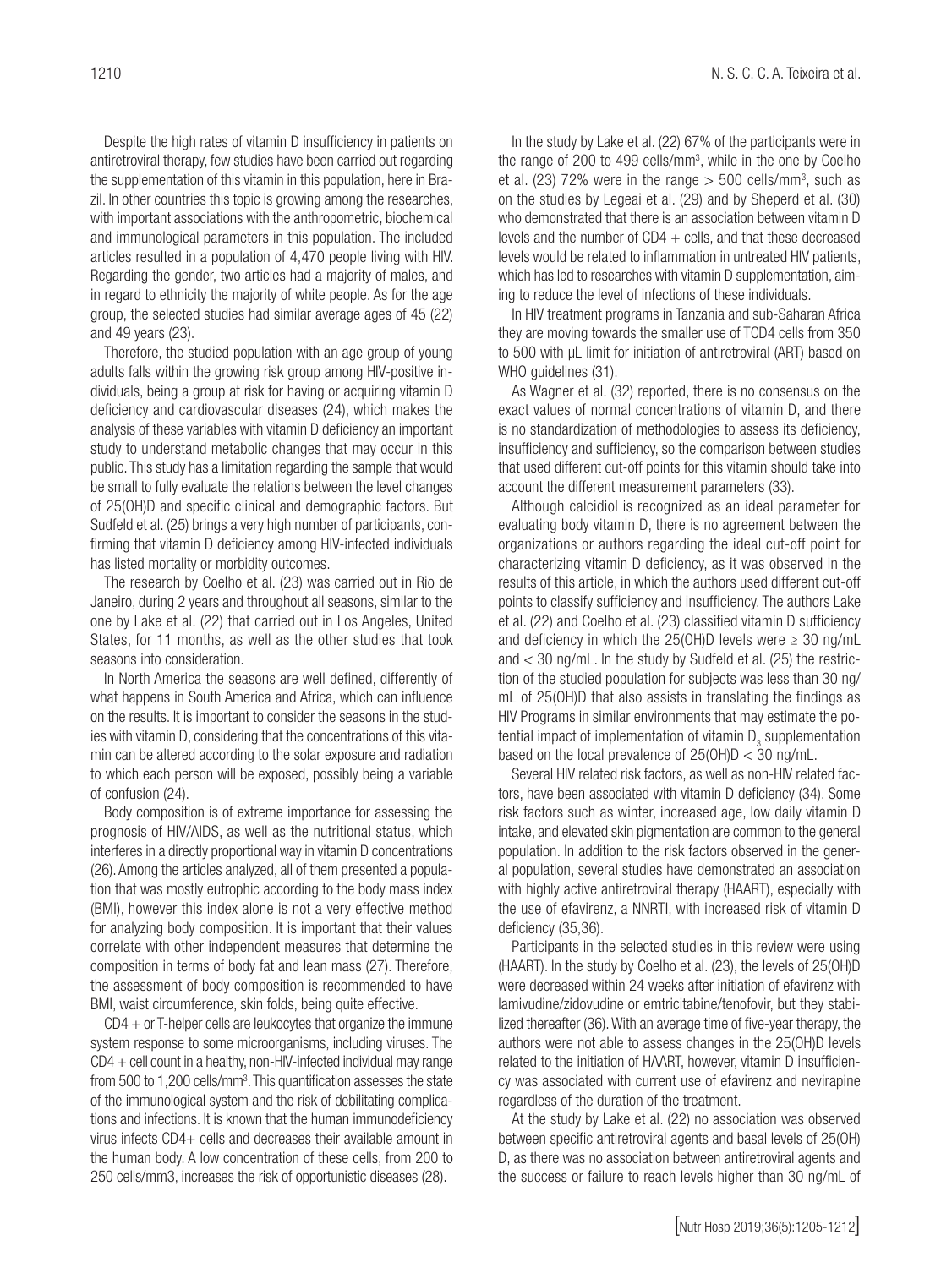25(OH)D after 12 weeks, which may be justified according to the authors by the small sample size that may have prevented the detection of association between therapy and depletion rates. The authors reported that efavirenz therapy was associated with increased prevalence of vitamin D insufficiency (11). Patients taking efavirenz require higher doses of vitamin D compared to other antiretroviral drugs, since it increases the catabolism of 25(OH)D. However, the precise dose has not yet been defined. A study of HIV-infected patients with HAART (37) demonstrated an increase in bone biomarkers following supplementation with 300,000 IU of vitamin D.

In Longenecker et al. (38) inflammatory biomarkers were not altered by vitamin D supplementation. The statistically significant difference was in the change in IL-6 between groups, with an increase in the probability of the placebo group rather than a decrease in concentrations of IL-6 among those taking vitamin D. However, the authors recommend that further studies are needed to discover the relative importance of inflammatory biomarkers in pathophysiology for the risk of comorbidities in people living with HIV.

Regarding the duration of the intervention, the study by Coelho et al. (23) lasted 24 weeks, in which vitamin D was measured by chemiluminescent assay, and the participants with insufficient vitamin D levels were prescribed a regimen of vitamin  $\mathsf{D}_{_{\!3}}$  supplementation of 50,000 IU, orally, twice weekly for five weeks, followed by another phase with supplementation of 8,000 IU twice a week, for 19 weeks, a regimen that was in agreement with the Society of Endocrinology (33).

The study by Lake et al. (39) was from June 2010 to April 2011, in which vitamin D was also measured by chemiluminescence, and the project participants were divided into two groups: participants with vitamin D insufficiency initiated an oral vitamin  $D_3$  supplementation regimen of 50,000 IU twice a week, for five weeks, and then 2,000 IU per day until the end of 12 weeks; and the other group was made up of non-HIV infected people, with low bone mineral density, who underwent a supplementation regimen of 50,000 IU per week, for five weeks, followed by maintenance therapy with 1,400 IU daily.

The five studies aimed to evaluate the effect of cholecalciferol supplementation on vitamin D blood levels and all of them found positive results, in which vitamin D levels were increased after weeks of supplementation, proving the efficiency of supplementation, similar to other studies such as the one by Sheperd et al. (40) and the European AIDS Clinical Society guidelines of 2014, that recommend supplementation in patients with 25(OH)D levels  $<$  10 ng/mL.

Vitamin D supplementation may, therefore, decrease the progression of HIV and prevent the development of tuberculosis and other opportunistic diseases, which makes it more important to carry out clinical studies such as those chosen in this review that help to prove the efficacy of vitamin D supplementation in the prevention of infectious diseases and the very progression of HIV. In patients with vitamin D deficiency, this may be a cost-effective and non-toxic therapeutic option. As vitamin toxicity, characterized by hypercalcemia, is observed very rarely and Hathcook et al. (41)

evaluated several studies and did not find any case of intoxication in individuals with daily doses up to 10,000 IU of cholecalciferol.

The protocol of this review was designed considering the recommendations for systematic review and was published allowing the reproducibility of the research and reducing the potential bias of selection of the studies. However, there was a choice of the Portuguese and English languages for the search of the studies and with publication limit of 10 years, which nevertheless ensures a broad scope of the research.

However, this review does not have the limitations, the studies analyzed presented only small samples, not influencing the ability to evaluate the association between changes in 25(OH)D levels and clinical and demographic factors, such as the use of antiretroviral therapy; the majority of the studies do not have national representativeness, and the findings cannot be generalized for women and people of non-white ethnicity; the lack of standardization in the supplementation regime (dose, duration), mainly in the maintenance phase, can influence the final result.

However, the gap remains in the knowledge about the effects of vitamin D supplementation on biochemical markers in people with HIV, which reinforces the need for future research to elucidate these issues. In the meantime, we encourage the adoption of an adequate diet associated with other healthy practices, at the individual level, obviously seeking to find an alternative for the improvement of the vitamin D status of the HIV patient.

#### **CONCLUSION**

The results of this systematic review provide evidence that vitamin D supplementation in HIV-positive patients on antiretroviral therapy increased serum levels of 25(OH)D. The five studies reviewed here showed a positive effect of supplementation on lymphocyte counts supporting the vitamin D benefit in immunological recovery, which is particularly relevant for the population living with HIV and effective for a variety of suppressive ART regimens. However, given the scarcity of results, new studies of supplementation with this vitamin in this public are needed to add to the protocol of treatment of the antiretroviral therapy.

#### **REFERENCES**

- 1. Premaor MO, Furlanetto TW. Hipovitaminose D em adultos: entendendo melhor a apresentação de uma velha doença. Brazilian Archives of Endocrinology and Metabolism 2006;50(1):25-37.
- 2. Holick MF, Binkley NC, Bischoff-Ferrari HA, Gordon CM, Hanley DA, Heaney RPet al. Evaluation, treatment, and prevention of vitamin D deficiency: an Endocrine Society clinical practice guideline. J Clin Endocrinol Metab 2006;96:7.
- 3. Peters BSE, Martini LA. Funções Plenamente Reconhecidas de Nutrientes-Vitamina D. Brasil: International Life Sciences Institute Brasil (ILSI); 2014.
- 4. Etminani-Esfahani M, Khalili H, Jafari S, Abdollahi A, Dashti-Khavidaki S. Effects of vitamin D supplementation on the bone specific biomarkers in HIV infected individuals under treatment with efavirenz. BMC Res Notes, 2012;5:1.
- 5. Rodrigues AD, Weirich E, Duarte EZ. Determinação de valores próprios de referência para vitamina D, hormônio paratireoideo e cálcio em um laboratório de análises clínicas. Scientia Medica 2018;28:4.